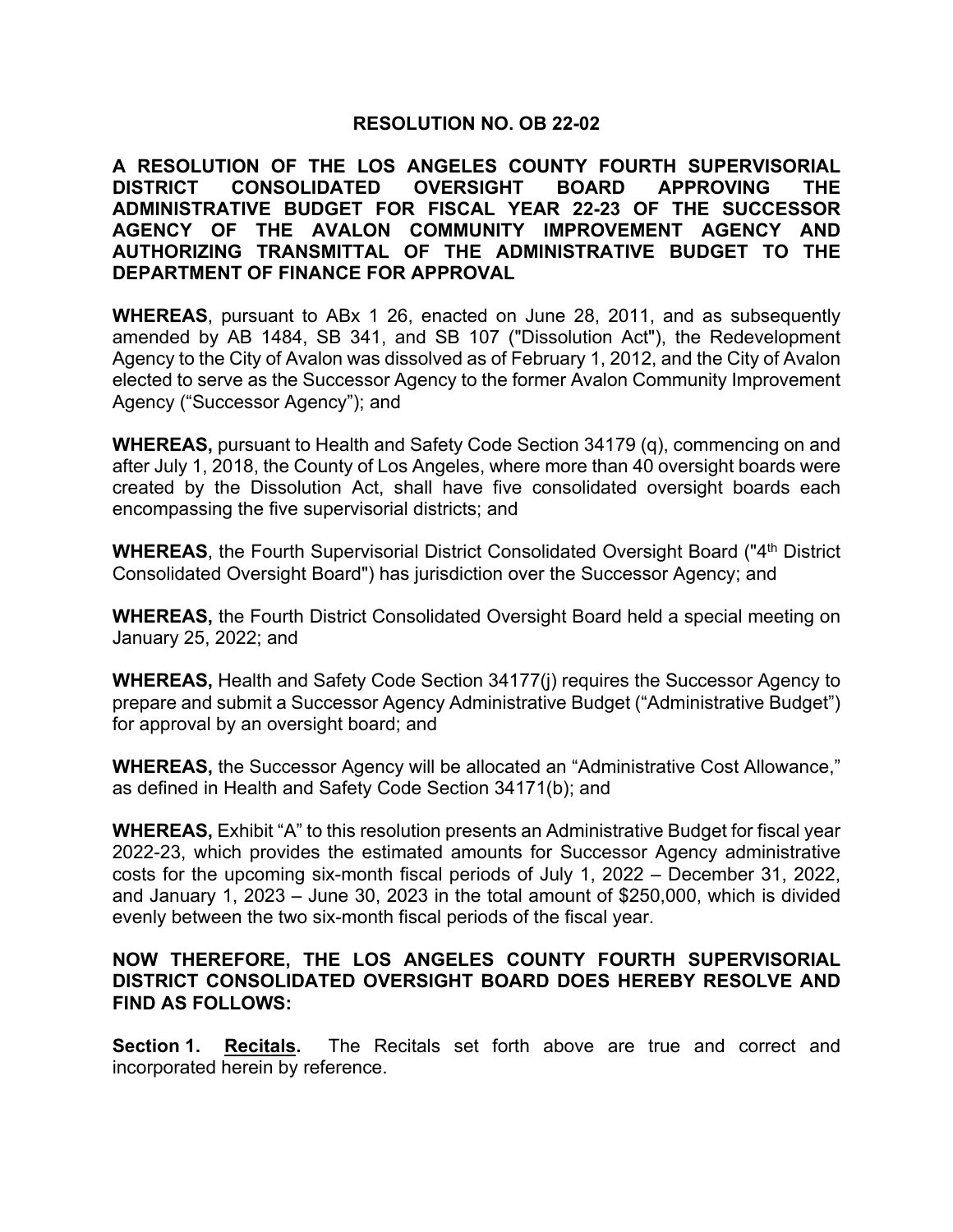Section 2. Approval of Administrative Budget. The 4<sup>th</sup> District Consolidated Oversight Board hereby approves the Successor Agency Administrative Budget for Fiscal Year 2022-23, in substantially the form attached hereto as Exhibit "B," as required by ABX1 26, enacted during the 2011 legislative year, AB 1484, enacted during the 2012 legislative year, and SB 107, enacted during the 2015 legislative year.

**PASSED, APPROVED AND ADOPTED** this 25<sup>th</sup> day of January 2022, by the following vote:

Ayes: R. Bowers; S. Koffroth; M. Munoz; Y. Takahashi; J. Wilson Noes: None Abstain: None Absent: D. Soto; E.H.J. Wilson

 $\leq$  )  $\cup$   $\vee$ 

Jayme Wilson, Chair, 4<sup>th</sup> District Consolidated Oversight Board

ATTEST:

 $-1$   $\alpha$   $\alpha$   $\beta$   $\beta$   $\alpha$   $\beta$ 

Martha Arana, Deputy Clerk 4<sup>th</sup> District Consolidated Oversight Board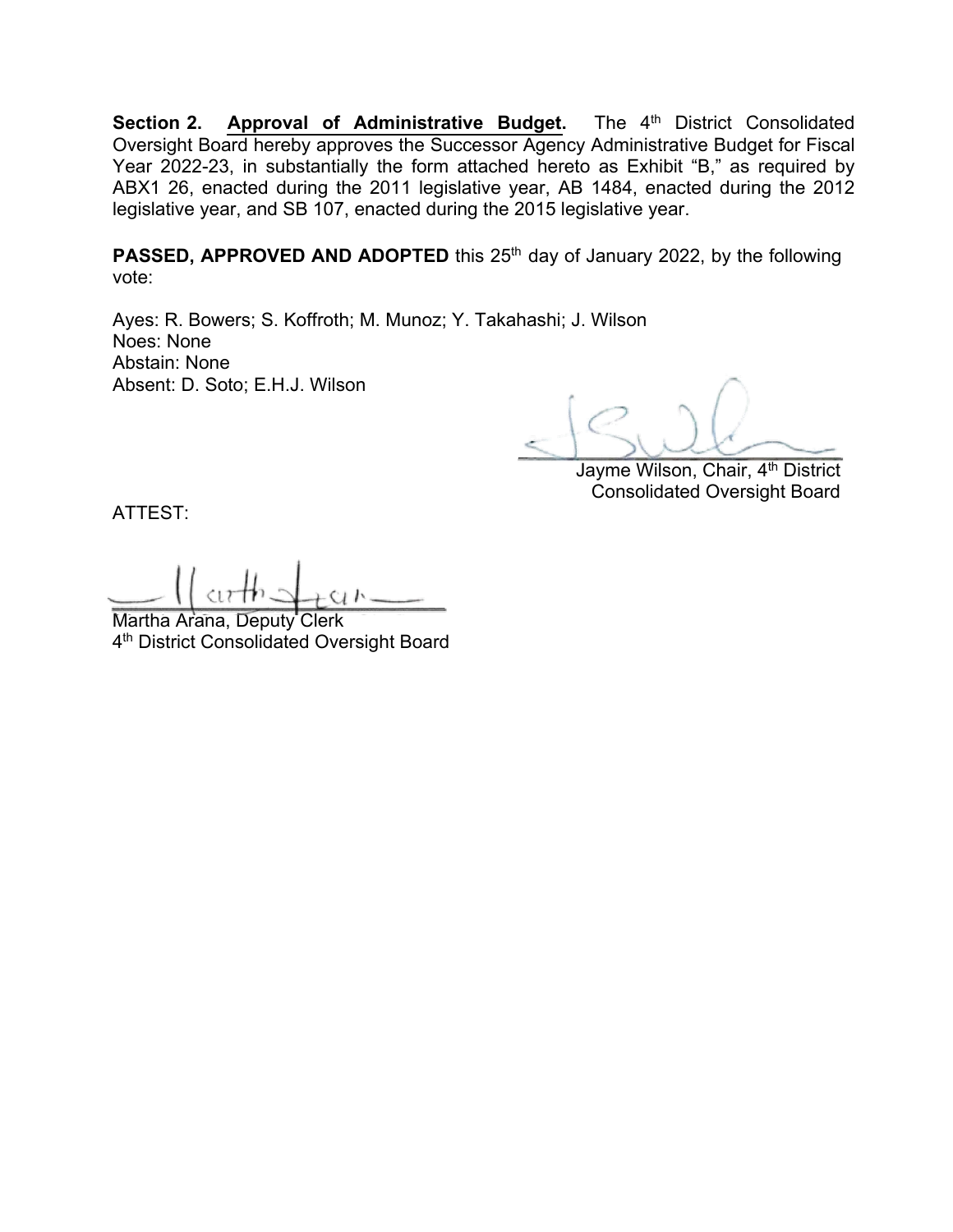### **RESOLUTION NO. OB 22-01**

**A RESOLUTION OF THE LOS ANGELES COUNTY FOURTH SUPERVISORIAL DISTRICT CONSOLIDATED OVERSIGHT BOARD APPROVING THE RECOGNIZED OBLIGATION PAYMENT SCHEDULE FOR THE PERIOD OF JULY 1, 2022 THROUGH JUNE 30, 2023 (ROPS 22-23), OF THE SUCCESSOR AGENCY OF THE AVALON COMMUNITY IMPROVEMENT AGENCY, AND AUTHORIZING THE TRANSMITTAL OF THE ROPS TO THE DEPARTMENT OF FINANCE FOR APPROVAL**

**WHEREAS**, pursuant to ABx 1 26, enacted on June 28, 2011, and as subsequently amended by AB 1484, SB 341, and SB 107 ("Dissolution Act"), the Redevelopment Agency to the City of Avalon was dissolved as of February 1, 2012, and the City of Avalon elected to serve as the Successor Agency to the former Avalon Community Improvement Agency ("Successor Agency"); and

**WHEREAS,** pursuant to Health and Safety Code Section 34179 (q), commencing on and after July 1, 2018, the County of Los Angeles, where more than 40 oversight boards were created by the Dissolution Act, shall have five consolidated oversight boards each encompassing the five supervisorial districts; and

**WHEREAS**, the Fourth Supervisorial District Consolidated Oversight Board ("4<sup>th</sup> District Consolidated Oversight Board") has jurisdiction over the Successor Agency; and

**WHEREAS,** the 4<sup>th</sup> District Consolidated Oversight Board held a special meeting on January 25, 2022; and

**WHEREAS,** pursuant to Health and Safety Code Section 34177, the Successor Agency is required to prepare a Recognized Obligation Payment Schedule ("ROPS") in a manner prescribed by the California Department of Finance ("DOF"), and submit the ROPS to an oversight board, the Los Angeles County Auditor-Controller, the State Controller's Office, and DOF for review and approval; and

**WHEREAS,** Exhibit "A" to this resolution establishes a ROPS for the fiscal year beginning July 1, 2022 and ending June 30, 2023 ("ROPS 22-23"), in a manner consistent with that prescribed by DOF.

### **NOW THEREFORE, THE LOS ANGELES COUNTY FOURTH SUPERVISORIAL DISTRICT CONSOLIDATED OVERSIGHT BOARD DOES HEREBY RESOLVE AND FIND AS FOLLOWS:**

**Section 1. Recitals.** The Recitals set forth above are true and correct and incorporated herein by reference.

**Section 2.** Approval of ROPS. The 4<sup>th</sup> District Consolidated Oversight Board hereby approves the ROPS 22-23, in substantially the form attached hereto as Exhibit "A," as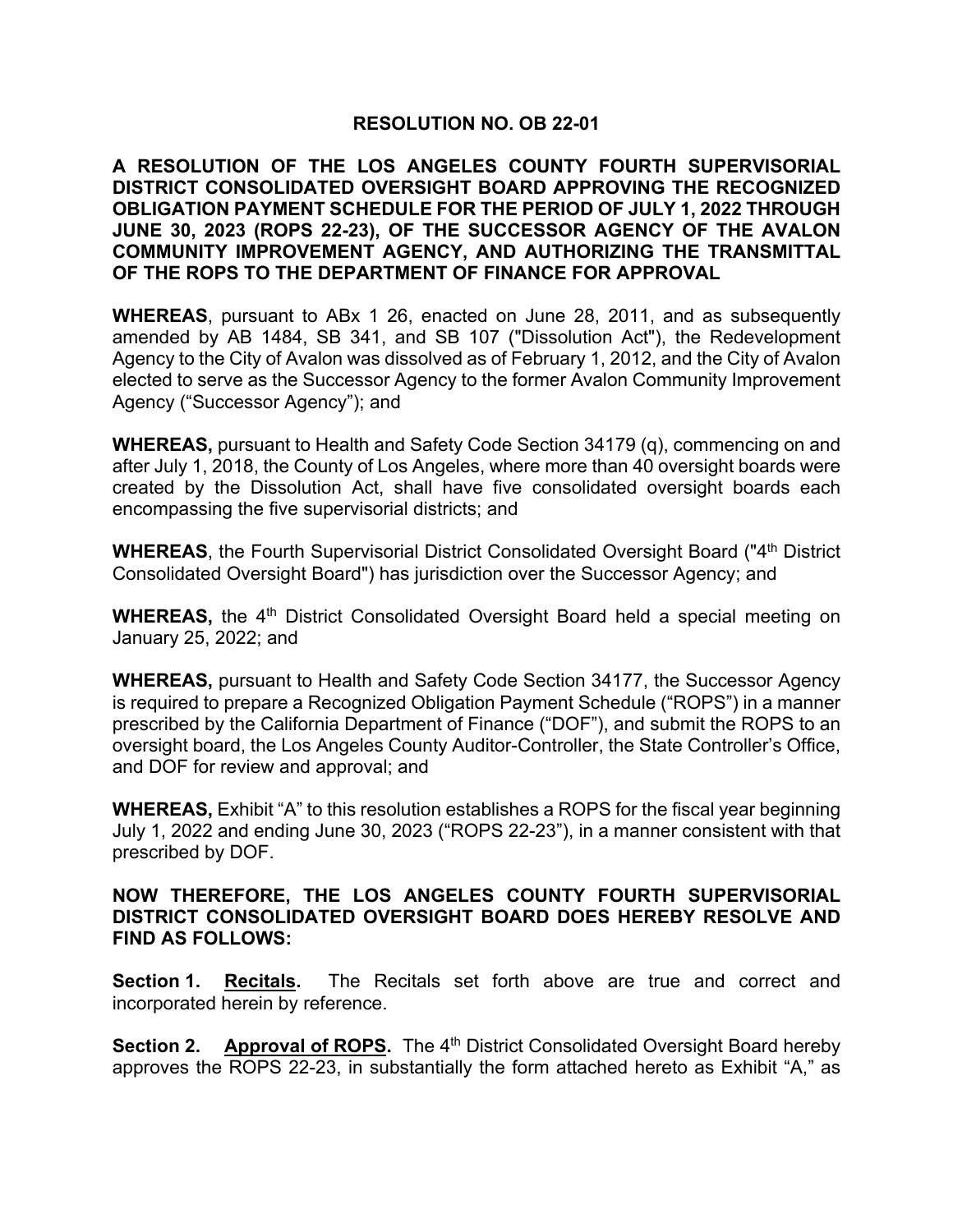required by ABX1 26, enacted during the 2011 legislative year, AB 1484, enacted during the 2012 legislative year, and SB 107, enacted during the 2015 legislative year.

**PASSED, APPROVED AND ADOPTED** this 25<sup>th</sup> day of January 2022, by the following vote:

Ayes: R. Bowers; S. Koffroth; M. Munoz; Y. Takahashi; J. Wilson Noes: None Abstain: None Absent: D. Soto; E.H.J. Wilson

 $\leq$  we

Jayme Wilson, Chair, 4<sup>th</sup> District Consolidated Oversight Board

ATTEST:

 $\sim$   $\frac{1}{2}$   $\frac{1}{2}$   $\frac{1}{2}$   $\frac{1}{2}$   $\frac{1}{2}$   $\frac{1}{2}$   $\frac{1}{2}$   $\frac{1}{2}$ 

Martha AranaDeputy Clerk 4<sup>th</sup> District Consolidated Oversight Board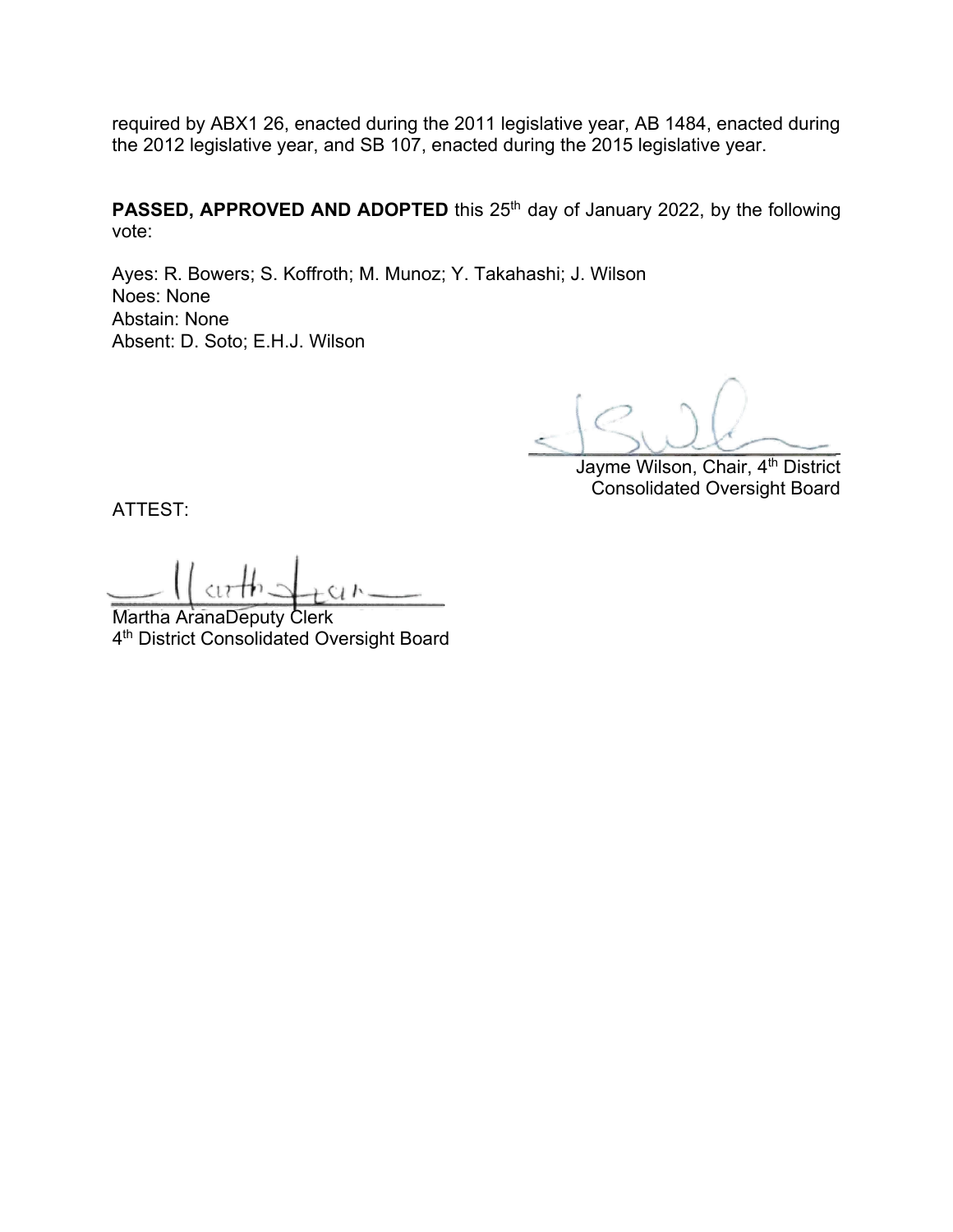# **EXHIBIT A**

**ROPS 22-23**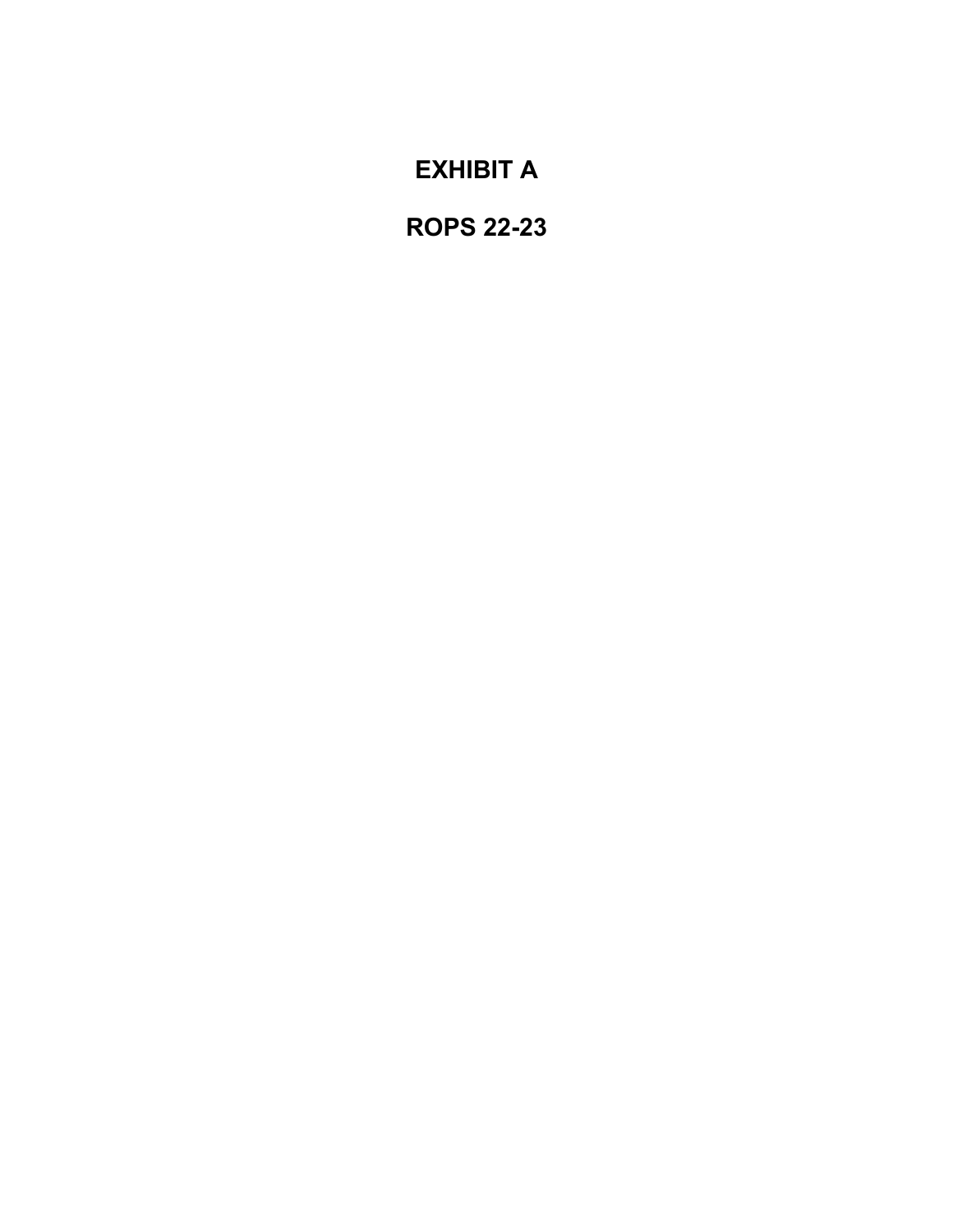## **Recognized Obligation Payment Schedule (ROPS 22-23) - Summary Filed for the July 1, 2022 through June 30, 2023 Period**

**Successor Agency:** Avalon

**County:** Los Angeles

|    | <b>Current Period Requested Funding for Enforceable</b><br><b>Obligations (ROPS Detail)</b> |    | 22-23A Total<br>(July -<br>December) |    | <b>22-23B Total</b><br>(January -<br>June) |        | <b>ROPS 22-23</b><br><b>Total</b> |
|----|---------------------------------------------------------------------------------------------|----|--------------------------------------|----|--------------------------------------------|--------|-----------------------------------|
|    | A Enforceable Obligations Funded as Follows (B+C+D)                                         |    | $\sim$                               | \$ |                                            | $-$ \$ |                                   |
| B  | <b>Bond Proceeds</b>                                                                        |    |                                      |    |                                            |        |                                   |
| C  | Reserve Balance                                                                             |    |                                      |    |                                            |        |                                   |
| D  | <b>Other Funds</b>                                                                          |    |                                      |    |                                            |        |                                   |
| Е. | Redevelopment Property Tax Trust Fund (RPTTF) (F+G)                                         |    | \$1,724,832                          | \$ | 499,001                                    | S.     | 2,223,833                         |
| F  | <b>RPTTF</b>                                                                                |    | 1,599,832                            |    | 374,001                                    |        | 1,973,833                         |
| G  | <b>Administrative RPTTF</b>                                                                 |    | 125,000                              |    | 125,000                                    |        | 250,000                           |
|    | H Current Period Enforceable Obligations (A+E)                                              | S. | 1,724,832                            | S  | 499,001                                    | S.     | 2,223,833                         |

### **Certification of Oversight Board Chairman:**

Pursuant to Section 34177 (o) of the Health and Safety code, I hereby certify that the above is a true and accurate Recognized Obligation Payment Schedule for the above named successor agency.  $/$  /s/

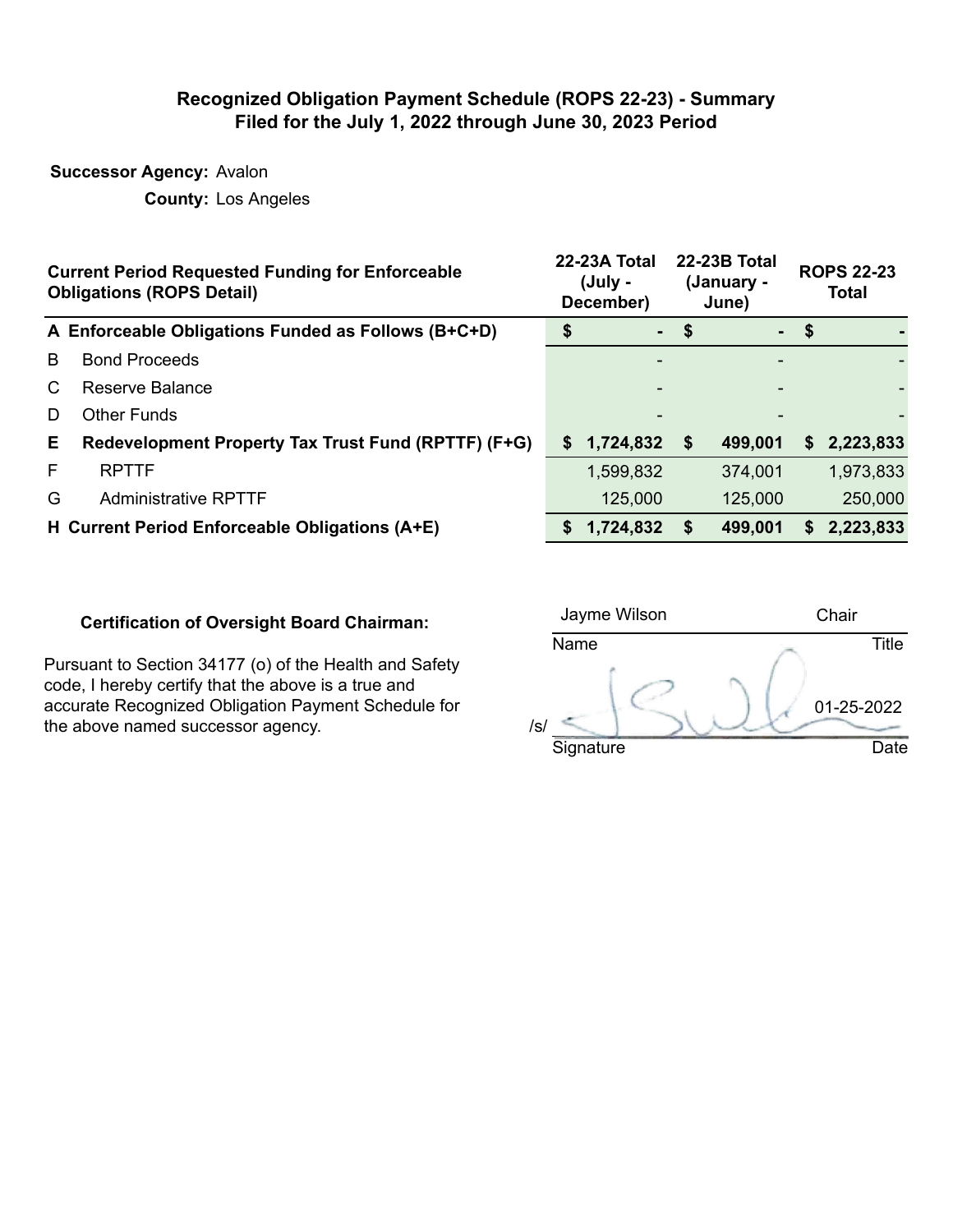**Avalon Recognized Obligation Payment Schedule (ROPS 22-23) - ROPS Detail July 1, 2022 through June 30, 2023** 

| A            | B                                                                               | $\mathbf c$                          | D               | Е                                    | F                                                                                                                | G                                                                                                                                                                                                      | H.                                              |              |   | Κ                    |                                           | м                              | $\mathbf N$ | $\mathbf{o}$                                         | P                     | Q                   | R                       | S                                           |  | U                                                | $\mathbf{V}$          | W                 |
|--------------|---------------------------------------------------------------------------------|--------------------------------------|-----------------|--------------------------------------|------------------------------------------------------------------------------------------------------------------|--------------------------------------------------------------------------------------------------------------------------------------------------------------------------------------------------------|-------------------------------------------------|--------------|---|----------------------|-------------------------------------------|--------------------------------|-------------|------------------------------------------------------|-----------------------|---------------------|-------------------------|---------------------------------------------|--|--------------------------------------------------|-----------------------|-------------------|
|              |                                                                                 |                                      |                 |                                      |                                                                                                                  |                                                                                                                                                                                                        |                                                 |              |   |                      |                                           | <b>ROPS 22-23A (Jul - Dec)</b> |             |                                                      |                       |                     | ROPS 22-23B (Jan - Jun) |                                             |  |                                                  |                       |                   |
| ltem<br>#    | Project Name                                                                    | Obligation                           | Execution       | Agreement   Agreement<br>Termination | Payee                                                                                                            | Description                                                                                                                                                                                            | Project Area   Outstanding   Retired            | Total        |   | <b>ROPS</b><br>22-23 |                                           | <b>Fund Sources</b>            |             |                                                      | 22-23A                | <b>Fund Sources</b> |                         |                                             |  |                                                  | 22-23B                |                   |
|              |                                                                                 | Type                                 | Date            | Date                                 |                                                                                                                  |                                                                                                                                                                                                        |                                                 | Obligation   |   | <b>Total</b>         | <b>Bond</b><br>Proceeds   Balance   Funds | Reserve   Other                |             | <b>RPTTF</b>                                         | Admin<br><b>RPTTF</b> | <b>Total</b>        | <b>Bond</b>             | Reserve Other<br>Proceeds   Balance   Funds |  | <b>RPTTF</b>                                     | Admin<br><b>RPTTF</b> | <b>Total</b>      |
|              |                                                                                 |                                      |                 |                                      |                                                                                                                  |                                                                                                                                                                                                        |                                                 | \$27,150,155 |   | \$2,223,833          | $S-$                                      | $\frac{2}{2}$                  |             | $\frac{1}{2}$ \\$1,599,832 \\$125,000 \\$1,724,832 \ |                       |                     | $s-$                    | $S-$                                        |  | $\frac{16}{10}$ \\$374,001 \\$125,000 \\$499,001 |                       |                   |
|              | 2003 Tax<br>Allocation<br>Bonds Series or Before                                | Bonds<br>Issued On 2003<br>12/31/10  | 12/15/          | 09/01/2034 U.S. Bank                 | National<br>Association                                                                                          | <b>Bonds issued</b><br>to fund non-<br>housing<br>projects                                                                                                                                             | Community<br>Improvement<br><b>Project Area</b> | 2,201,500    | N | \$67,320             |                                           |                                |             | 33,660                                               |                       | \$33,660            |                         |                                             |  | 33,660                                           |                       | \$33,660          |
| $\mathbf{3}$ | <b>Fiscal Agent</b><br>$\vert$ Fees                                             | Fees                                 | 12/15/<br>2003  | 06/30/2035 U.S. Bank                 | National<br>Association                                                                                          | Fees for fiscal<br>agent services   Improvement                                                                                                                                                        | Community<br><b>Project Area</b>                | 78,000       | N | \$6,000              |                                           |                                |             | 6,000                                                |                       | \$6,000             |                         |                                             |  |                                                  |                       | $S-$              |
|              | 16 Continuing<br>Bond<br>Disclosure<br>and Bond<br>Arbitrage                    | $\vert$ Fees                         | 12/15/<br>2003  | 06/30/2036 Harrell &                 | Co.<br>Advisors<br>and/or US<br>Bank                                                                             | Continuing<br>disclosure<br>reporting and<br>bond arbitrage<br>requirements<br>for 2003 and<br>2015 Tax<br>Allocation<br>Bonds                                                                         | Community<br>Improvement<br><b>Project Area</b> | 39,600       | N | \$3,200              |                                           |                                |             |                                                      |                       | $\frac{2}{2}$       |                         |                                             |  | 3,200                                            |                       | \$3,200           |
| 20           | Successor<br>Agency<br>Administrative<br>Costs                                  | Admin<br> Costs                      | 02/01/<br>2012  |                                      | 06/30/2036 Employees<br>Successor<br>Agency,<br>Legal<br>Counsel,<br>Consultants,<br>Various<br>Other<br>Vendors | All<br>administrative/<br>operational<br>costs of the<br>Successor<br>Agency,<br>including<br>staffing,<br>overhead,<br>legal counsel,<br>financial<br>consulting,<br>property<br>maintenance,<br>etc. | Community<br>Improvement<br><b>Project Area</b> | 3,750,000    | N | \$250,000            |                                           |                                |             |                                                      | 125,000               | \$125,000           |                         |                                             |  |                                                  |                       | 125,000 \$125,000 |
|              | 24   Housing<br>Successor<br>Entity<br>Administrative Cost<br>Cost<br>Allowance | Housing<br>Entity<br>Admin           | 02/18/<br> 2014 | 09/01/2033 Avalon                    | Housing<br>Authority                                                                                             | Administrative Community<br>cost allowance   Improvement<br>permitted by<br><b>AB 471, HSC</b><br>Section<br>34171(p)                                                                                  | <b>Project Area</b>                             |              | N | $\mathcal{S}$ -      |                                           |                                |             |                                                      |                       | $\frac{2}{2}$       |                         |                                             |  |                                                  |                       | $\frac{2}{2}$     |
|              | 25 2015 Tax<br>Allocation<br>Refunding<br>Bonds Series 12/31/10                 | Bonds<br>Issued On 2015<br>or Before | 06/30/          | 09/01/2033 U.S. Bank                 | National<br>Association                                                                                          | Bonds issued<br>to fund eligible   Improvement<br>redevelopment Project Area<br>$ $ projects                                                                                                           | Community                                       | 15,210,168   | N | \$1,401,838          |                                           |                                |             | 1,162,169                                            |                       | $-$ \$1,162,169     |                         |                                             |  | 239,669                                          |                       | \$239,669         |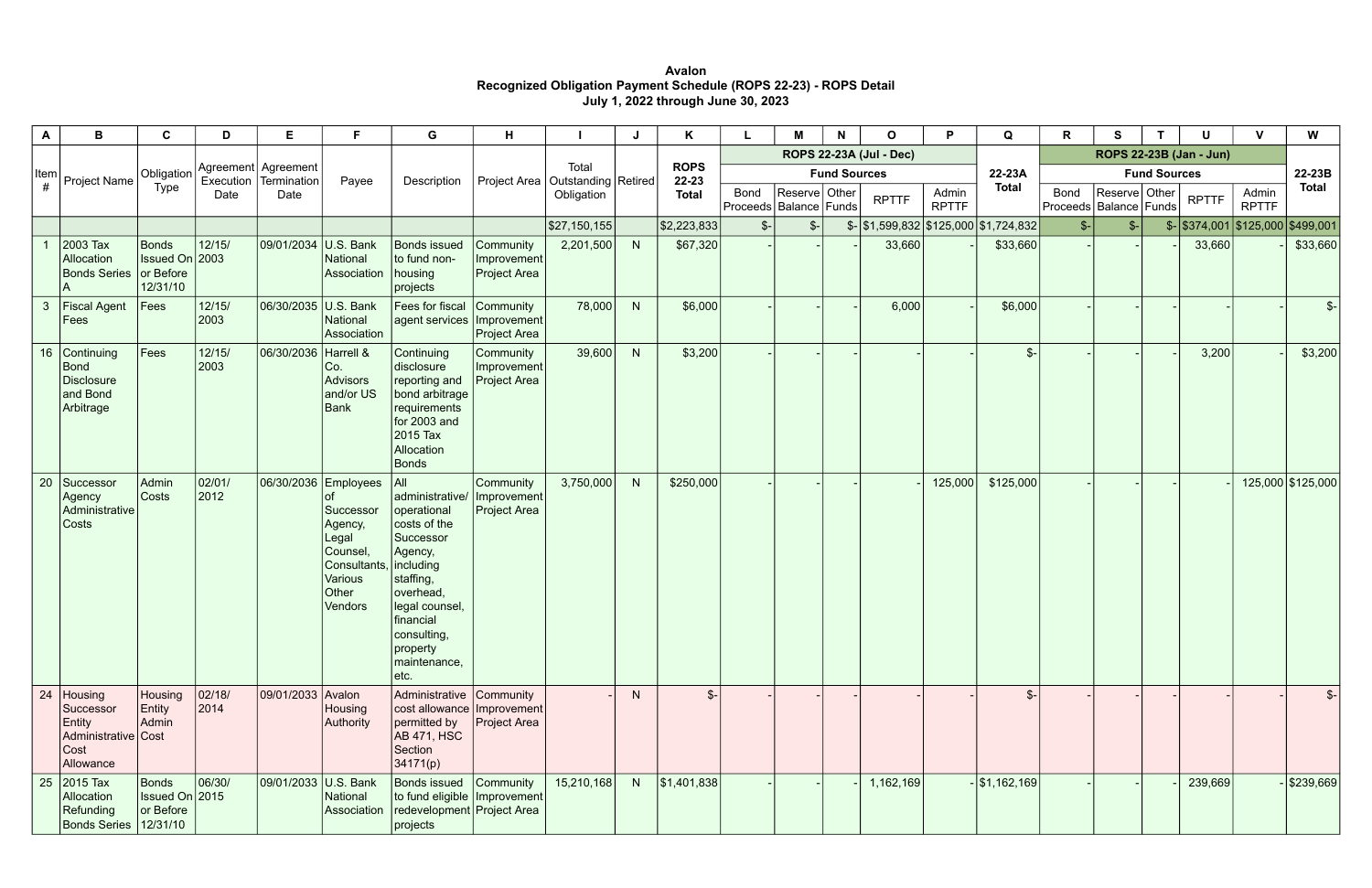|  |                                                                                   |                                                            | D    |                         |                         |                                                                                                      | н           |                                      |              |              |                                 |                                | $\mathbf N$         |              |                       |              | ĸ                       |                                                 |        | U            |                       | W            |
|--|-----------------------------------------------------------------------------------|------------------------------------------------------------|------|-------------------------|-------------------------|------------------------------------------------------------------------------------------------------|-------------|--------------------------------------|--------------|--------------|---------------------------------|--------------------------------|---------------------|--------------|-----------------------|--------------|-------------------------|-------------------------------------------------|--------|--------------|-----------------------|--------------|
|  |                                                                                   |                                                            |      |                         |                         |                                                                                                      |             |                                      |              |              |                                 | <b>ROPS 22-23A (Jul - Dec)</b> |                     |              |                       |              | ROPS 22-23B (Jan - Jun) |                                                 |        |              |                       |              |
|  | $\left \frac{\text{Item}}{\mu}\right $ Project Name                               | Obligation                                                 |      | Execution   Termination | Agreement   Agreement   | Payee                                                                                                | Description | Project Area   Outstanding   Retired | Total        |              | <b>ROPS</b><br>22-23            |                                | <b>Fund Sources</b> | 22-23A       | <b>Fund Sources</b>   |              |                         |                                                 | 22-23B |              |                       |              |
|  |                                                                                   | Type                                                       | Date | Date                    |                         |                                                                                                      |             | Obligation                           |              | <b>Total</b> | Bond<br> Proceeds Balance Funds | Reserve   Other                |                     | <b>RPTTF</b> | Admin<br><b>RPTTF</b> | <b>Total</b> | Bond                    | Reserve   Other  <br>Proceeds   Balance   Funds |        | <b>RPTTF</b> | Admin<br><b>RPTTF</b> | <b>Total</b> |
|  | 2015A                                                                             |                                                            |      |                         |                         |                                                                                                      |             |                                      |              |              |                                 |                                |                     |              |                       |              |                         |                                                 |        |              |                       |              |
|  | 26 2015 Tax<br>Allocation<br><b>Refunding</b><br>Bonds Series   After 6/<br>2015B | Refunding 06/30/<br><b>Bonds</b><br><b>Issued</b><br>27/12 | 2015 | 09/01/2033 U.S. Bank    | National<br>Association | Bonds issued Community<br>to fund eligible   Improvement  <br>redevelopment Project Area<br>projects |             | 5,870,887                            | <sup>N</sup> | \$495,475    |                                 |                                |                     | 398,003      |                       | \$398,003    |                         |                                                 |        | 97,472       |                       | \$97,472     |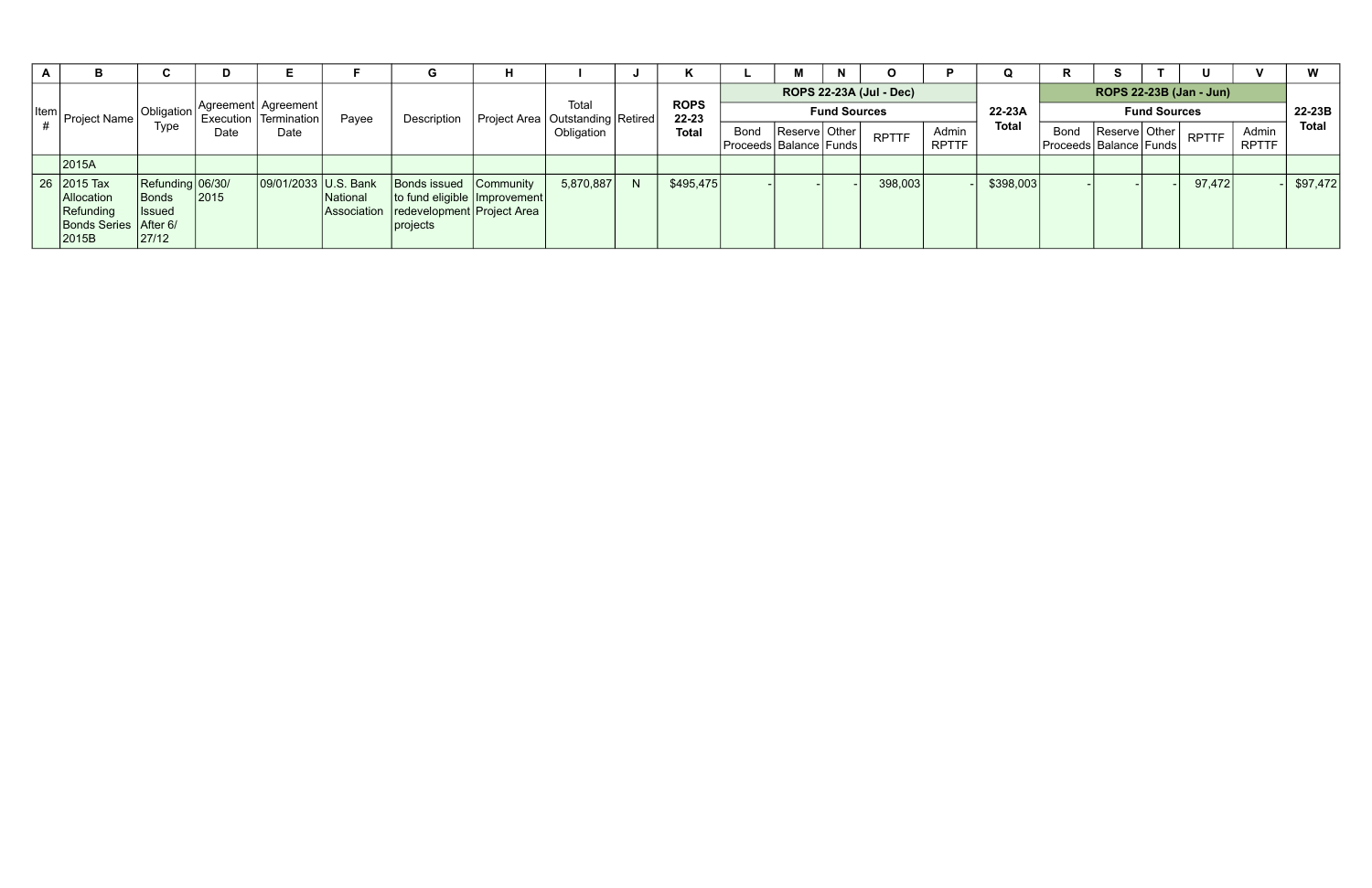# **Avalon Recognized Obligation Payment Schedule (ROPS 22-23) - Report of Cash Balances July 1, 2019 through June 30, 2020**  (Report Amounts in Whole Dollars)

Pursuant to Health and Safety Code section 34177 (I), Redevelopment Property Tax Trust Fund (RPTTF) may be listed as a source of payment on the ROPS, but only to the extent no other funding source is available or when payment from property tax revenues is required by an enforceable obligation.

| A                       | B                                                                                                                                                             | E<br>$\mathbf c$<br>D                    |                                                |                                                                                           | F                               | G                      | H               |  |
|-------------------------|---------------------------------------------------------------------------------------------------------------------------------------------------------------|------------------------------------------|------------------------------------------------|-------------------------------------------------------------------------------------------|---------------------------------|------------------------|-----------------|--|
|                         |                                                                                                                                                               |                                          |                                                |                                                                                           |                                 |                        |                 |  |
|                         |                                                                                                                                                               |                                          | <b>Bond Proceeds</b>                           | <b>Reserve Balance Other Funds</b>                                                        |                                 | <b>RPTTF</b>           |                 |  |
|                         | <b>ROPS 19-20 Cash Balances</b><br>$(07/01/19 - 06/30/20)$                                                                                                    | Bonds issued<br>on or before<br>12/31/10 | <b>Bonds issued</b><br>on or after<br>01/01/11 | Prior ROPS<br><b>RPTTF</b> and<br>Reserve<br>Balances retained<br>for future<br>period(s) | Rent, grants,<br>interest, etc. | Non-Admin<br>and Admin | <b>Comments</b> |  |
|                         |                                                                                                                                                               |                                          |                                                |                                                                                           |                                 |                        |                 |  |
|                         | Beginning Available Cash Balance (Actual 07/01/19)<br>RPTTF amount should exclude "A" period distribution<br> amount.                                         | 2,020,006                                |                                                |                                                                                           | 2,200                           | 41,720                 |                 |  |
| 2                       | Revenue/Income (Actual 06/30/20)<br>RPTTF amount should tie to the ROPS 19-20 total<br>distribution from the County Auditor-Controller                        |                                          |                                                |                                                                                           | 6,205                           | 2,311,449              |                 |  |
| 3                       | <b>Expenditures for ROPS 19-20 Enforceable Obligations</b><br>(Actual 06/30/20)                                                                               |                                          |                                                |                                                                                           | 1,963                           | 2,347,199              |                 |  |
| 4                       | Retention of Available Cash Balance (Actual 06/30/20)<br>RPTTF amount retained should only include the amounts<br>distributed as reserve for future period(s) | 2,020,006                                |                                                |                                                                                           |                                 | 5,220                  |                 |  |
| $\overline{\mathbf{5}}$ | <b>ROPS 19-20 RPTTF Prior Period Adjustment</b><br>RPTTF amount should tie to the Agency's ROPS 19-20 PPA<br>form submitted to the CAC                        |                                          |                                                | No entry required                                                                         |                                 | 750                    |                 |  |
| 6                       | Ending Actual Available Cash Balance (06/30/20)<br>$ C$ to F = (1 + 2 - 3 - 4), G = (1 + 2 - 3 - 4 - 5)                                                       | $$-$                                     | $S-$                                           | $$-$                                                                                      | \$6,442                         | $$-$                   |                 |  |